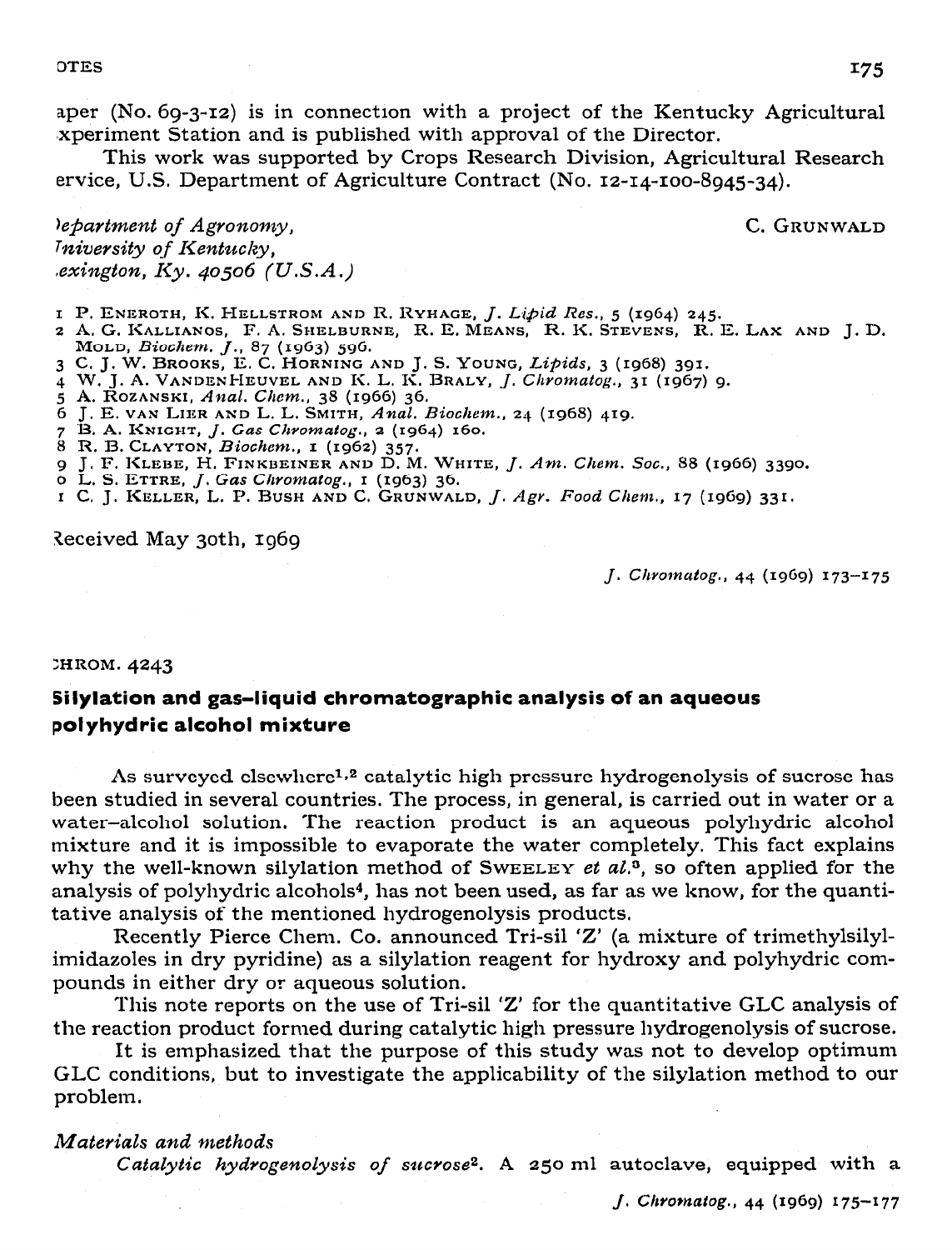vertically pulsating, electromagnetic stirrer, was charged with 50 g sucrose; 5 g catalyst  $CuO-CeO<sub>2</sub>-SiO<sub>2</sub>$ ;  $0.5 g$   $Ca(OH)<sub>2</sub>$  and  $75 ml$   $CH<sub>3</sub>OH-H<sub>2</sub>O$   $(75:25 w/w)$ . Reaction conditions were: 235°; 200 atm hydrogen pressure; 30 min reaction time. The cooled hydrogenolysis product was filtered off and part of it was distilled **to**  evaporate CH<sub>3</sub>OH and H<sub>2</sub>O. 10-20 wt.  $\%$  of water remains in the distilled hydrogenolysis product.

*Preparation of the trimethylsilyl derivatives.* **I** ml Tri-sil 'Z' was added according to the directions mentioned on the vial to 10-15 mg of the distilled hydrogenolysis product. 25  $\mu$ l was injected into the gas chromatograph.

*Gas chromatography.* Apparatus: F & M 810 with a thermal-conductivity cell. Column: 1,5-m stainless steel tube (4 mm I.D.) packed with 20 wt.  $\%$  Silicone Rubber U.C.W. g8 on 60-80 mesh Diatoport S. Column conditioned with Silyl 8 (Pierce Chem. Co.).

## *Resw?ts amE discz~ssion*

*The* following GLC conditions were found to be suitable: carrier gas, hydrogen 60 ml/min; column temperature,  $125^{\circ}$ -275° with programming at  $8^{\circ}$ /min; injection port, 280'; detector temperature, 300~. Fig. 1 shows a typical chromatogram.

A number of synthetic polyhydric alcohol mixtures were prepared and dissolved in CH,OH-H,O. These mixtures were then distilled, silylated and chromatographed in the same way as the hydrogenolysis product. Peak areas were measured with a planimeter and the relative calibration factors calculated.

It was found that: The silylation seems to be complete; the reproducibility of the method is very good; the silylated samples remain unchanged for at least  $24$  h; the relative errors are  $\leq 5\%$ . A detailed analysis of the hydrogenolysis product is reported in Table I.



**Fig. I. Gas chromatogram of the silylated reaction product formed during catalytic high pressure**  hydrogenolysis of sucrose. Column: 1.5-m tube packed with 20 wt. % Silicone Rubber U.C.W. **98 on Go-80 mesh Diatoport S. Carrier gas: hydrogen Go ml/min. Components: I = ethylene**   $glycol;$   $z = propane-1, z-diol;$   $\overline{3} = glycerol;$   $\overline{4} = tetritols;$   $\overline{5} = pentitols;$   $\overline{6} = methylfructod;$ **furanosides** ; **7 = dehydrated hesitols;** 8 = **hexitols; 0 = unknown; R = compounds of Tri-ail 'Z'.** 

**J. ChY0lll&Og., 44 (1969) 175-177**